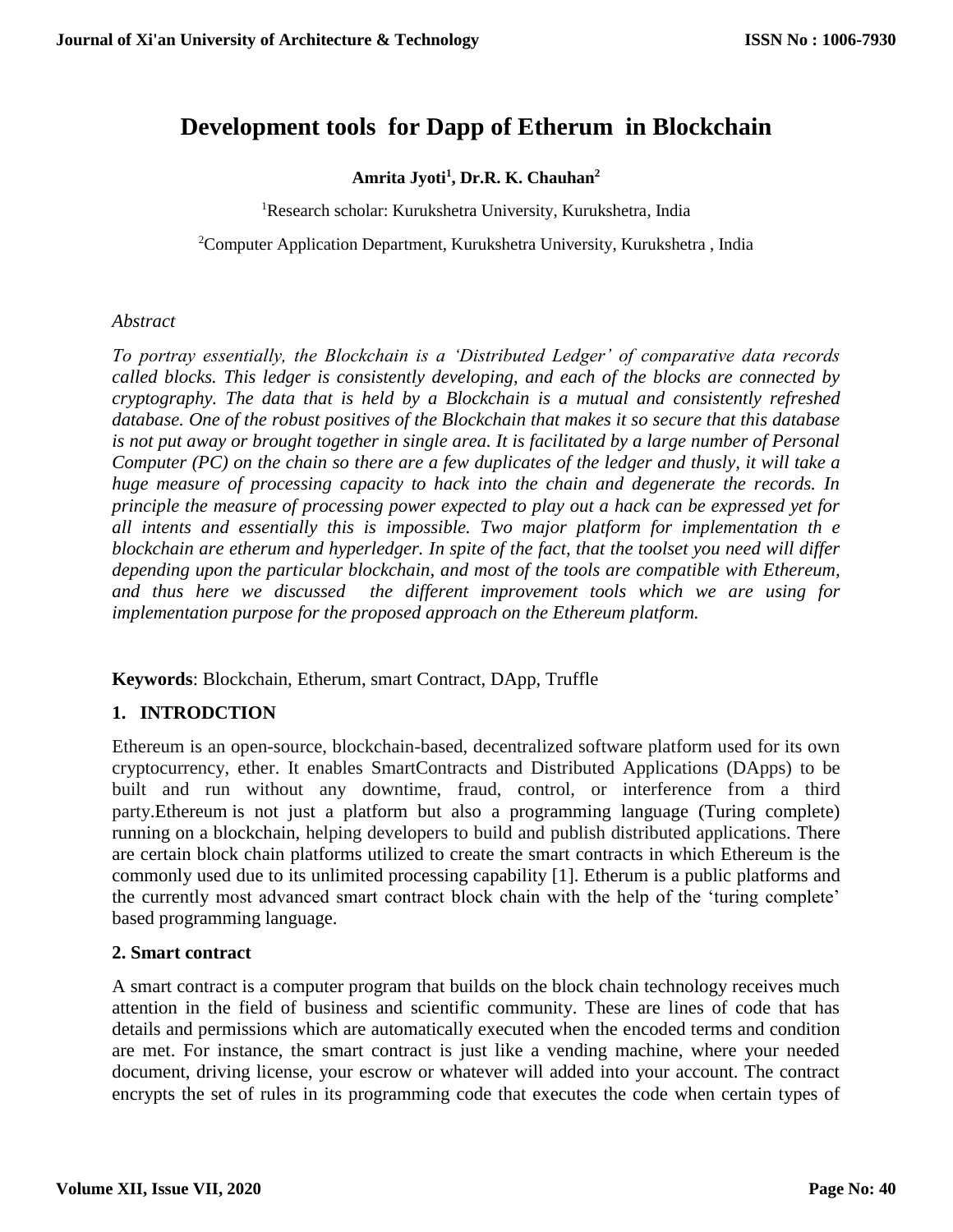events occur. The benefit of smart contract technology include that the transactions are consistently executed by a network of mutually distrusting nodes and thus exclude the involvement of third parties [2]. This is because they are executed as program code, without any possibility of censorship, fraud or third party dependence [1].

Smart contracts is deployed on several block chain platforms such as Bit coin, Ethereum, Bit coin and NXT. These different platforms offers distinctive features and support high-level programming languages for generating the smart contracts. Some of the common public platforms of smart contracts are,

#### **2.1 NXT**

An open source public block chain platform that performs the smart contracts integrated as templates. These templates are the one which are utilized to generate the smart contracts. However, due to the lack of Turing's completeness, it does not allow customized smart contracts in its scripting language.

#### **2.2 Bit Coin**

Italso a public platform source that allows the cryptography transactions, but only with the limited number of compute capability. In this, the code is written based on the stack-based byte code scripting language in which the smart contract is created with the rich logic.

#### **2.3 Etherum Virtual machine**

The code execution in done in the Ethereum Virtual Machine (EVM) in which it uses the stackbased byte code scripting language. Also some high-level languages such as solidity, LLL (Lowlevel Lisp-like Language) and serpent are also utilized to write the smart contract of Ethereum. This platforms support gambling markets, loops, withdrawal limits and financial contracts. Table.1. shows the summary for table enabled with the public and private smart contract system.

|          | with<br><b>Block</b><br>chain<br>smart<br><i>contract</i>                                    | <b>Block chain without</b><br>smart contract                 | <b>Block</b> chain<br>with<br>turing-complete<br>smart contract    |
|----------|----------------------------------------------------------------------------------------------|--------------------------------------------------------------|--------------------------------------------------------------------|
| What?    | Discrete compute-holds the Discrete storage<br>capacity to compute the pre-<br>defined logic |                                                              | Distributed compute-<br>holds the capacity to<br>compute any logic |
| Example? | <b>NXT</b>                                                                                   | Bitcoin (public)<br>Litecoin (public)<br>Multichain (public) | Eris (public)<br>Ethereum (private)<br>Clearmatics (private)       |

**Table.1** Public and private block chain enabled smart contract

#### **2.4 Type of contracts**

The smart contracts are classified into two types, deterministic and non-deterministic contracts.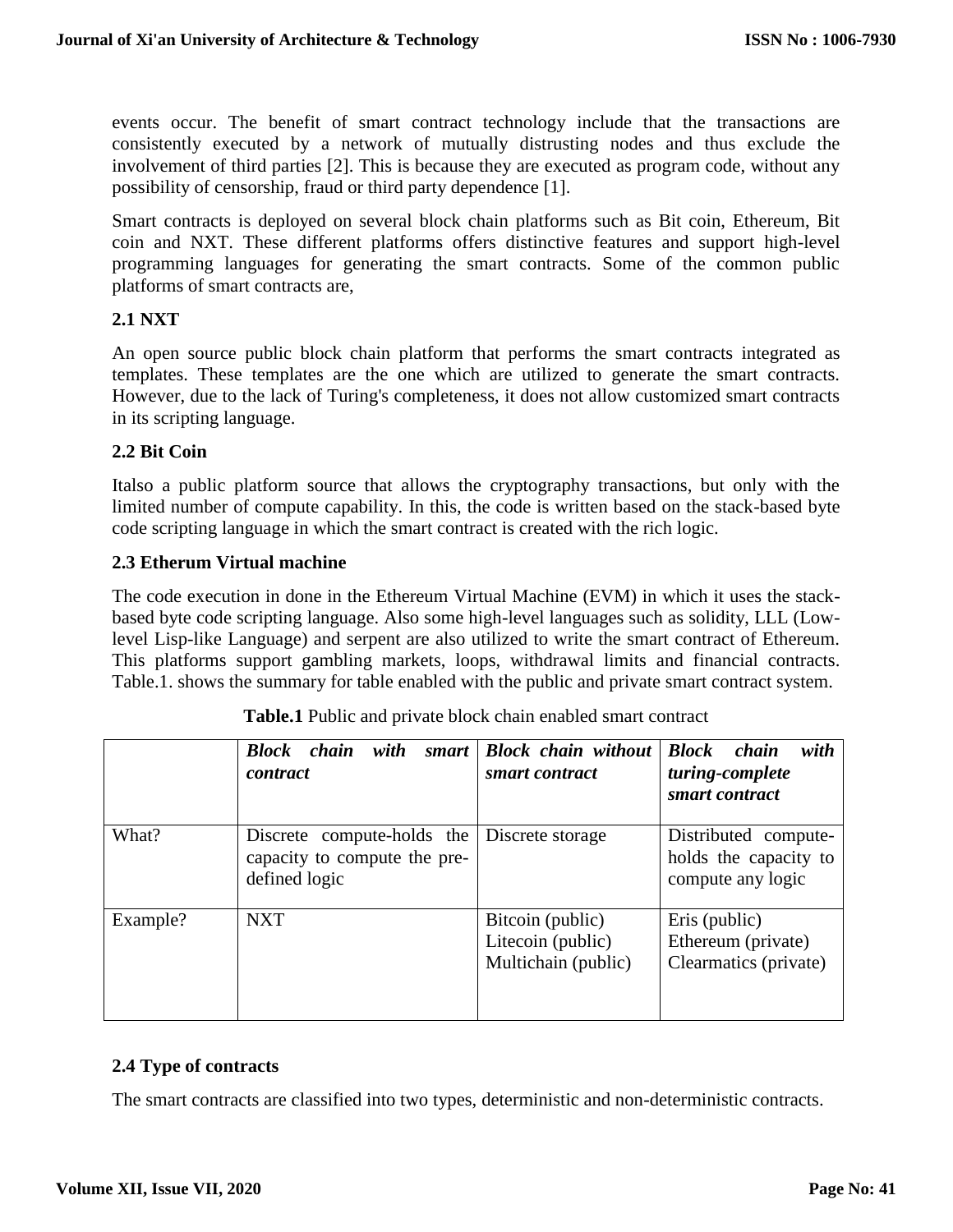# **2.4.1 Deterministic contracts**

This type of smart contract does not depend any external information from outside of the block chain. Thus the block chain itself has sufficient information to make the decisions. For instance, consider the scenario of peer-peer lottery, where the funds are performed under the block chain and random numbers are created by the smart contract code. At the end of the lottery, the funds are transferred to the winners' account via his address on the block chain network [3].

#### **2.4.2Non-deterministic contracts**

In these type of networks, the codes does not has sufficient information to take decisions hence it depends on the external party (oracle, or data feeds). E.g., the data flow on price hike depends on the human behavior or predictions. Consider a non-deterministic intelligent contract would be sport betting scenario in which the system cannot know exactly which team won the game. Here the, members must agree on a trusted third party/Oracle to provide a result. So the system security is reduced in a sense to the reliability of source [4].



**Fig.2** Illustration of decentralized crypto currency with smart contract

Fig. 2 shows the diagrammatic representation of smart contract based on the crypto-currency system. In this, a contracts storage data is stored in the public chain where the program code is executed on the mined block with the consensus on the outcome of the execution. The smart contract is assigned with the unique address of 20 bytes and when the contract is implemented on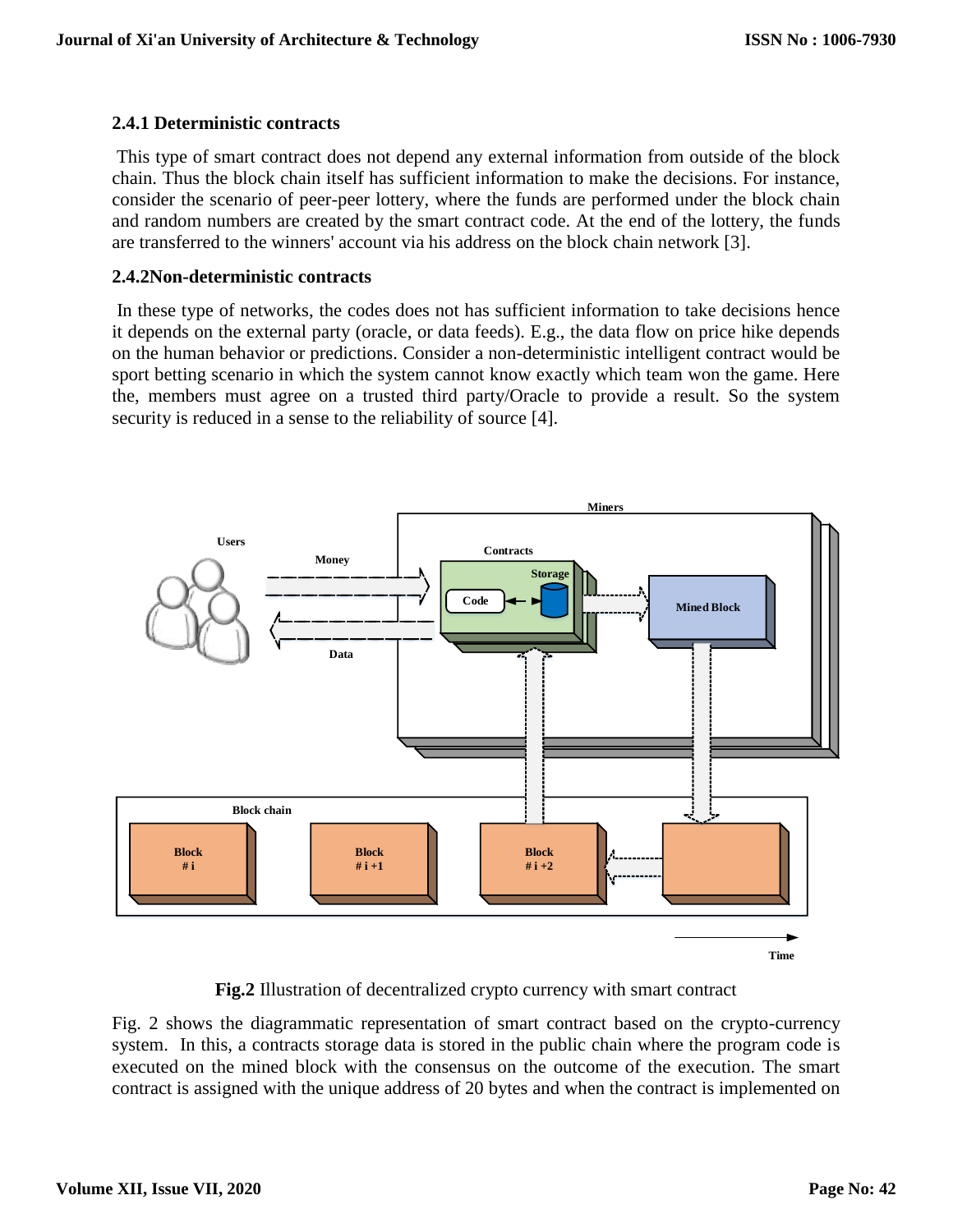the block chain platform the program code cannot be changed. At the time of execution of contract, the user send the transaction to the contact address and then run by each nodes to reach a consensus on its output in the network. Then the contract status is updated accordingly and its depends on the transaction received, read/write his private memory, storing money in his account balance, sending / receiving messages or money from users / other contracts or even create new contracts [5].

# **3.Solidity (Ethereum)**

Solidity is the high level procedural turing-complete language which are supported by Ethereum to write the block chain smart contracts. It is the most popular smart contract scripting language similar to Javascript like language that are typed statistically, and supports inheritance and polymorphism as well as libraries and support user-defined typos. The contract code consists of variables and functions which are read and modified as similar to the traditional imperative programming [6].

Solidity language is compiled on the Ethereum block chain that are mainly implemented on EVM to generate the decentralized public ledgers to create the smart contract system. Ethereum, the largest crypto currency system not only capable storing the values and payments but also decentralized stem determined to create the smart contract system. Currently, solidity is the primary language on Ethereum compiled to byte code also on other languages for developing smart contract. This high level language are compiled into the byte code in which developers are write program code that implement self-enforcing logic with an authorized record of transactions in smart contracts.

```
pragma solidity^0.4.0;
contract StorageBasic {
uintstoredValue;
 function set(uintvar) {
storedValue= var;
  }
  function get() constant returns (uint) {
  return storedValue;
  }
}
An example of contract code
```
In the above example, the first line of code in solidity represents the source code version of 0.4.0. The generated contract code should be compatible to the Ethereum virtual machine or to the other versions. The generic values supported by the solidity are discussed as follows

#### *3***.1 Boolean function**

Solidity supports the Boolean data types defined by some of the logical operators such as equality (==), in equality (! =), logical negation (!), and (&&), or (||).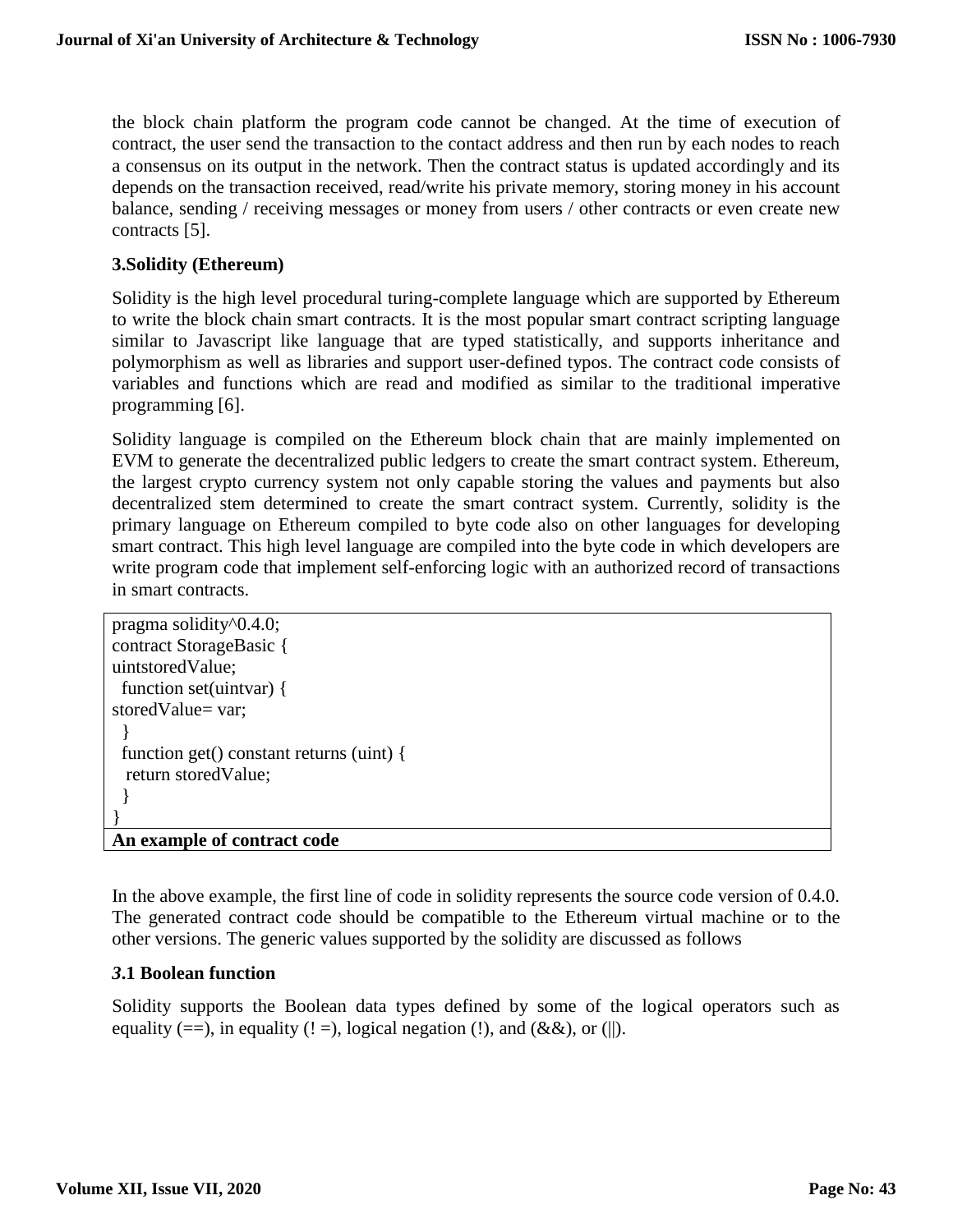# **3.2Address-**

This is basically a 20 byte similar to the size of the Ethereum address. Also, the address are also backed to the additional members for the contract base.

# **3.3Integers**

Solidity supports both the signed and unsigned integers which are represented by the int/unit respectively. The allocation of storage size with 8 bits and 256 bits are signified with the keyword of "uint8, uint256". Some of the integer operator's types include arithmetic operators, bit operators and comparisons functions.

# **3.4 String Literals**

Basically, it is denoted by the single or double quotes which do not imply the trailing zero values. For example, "foo" is exemplified by three-byte variable instead of four.

Also, events can also be used for registration purposes where the logs can be accessed easily from the outside block chain with the address of the contract [7].

#### **4.Metamask (Ethereum wallet)**

In the smart contract system, the interactions in the block chain are simplified by this category by sending transactions, manage, handle keys deploy and watch contracts. Metamask, an Ethereum wallet is a tool that plays an important role in generate the foray inside the block chain. It allows the web applications to deal with the Ethereum block chain and the users make use of this browser as an Ethereum wallet. By use of this wallet, the user are allowed to send, store of any kind of Ethereum tokens. Thus, Ethereum wallet allows to manage, transfer, and receive the Ethers and also allows the wallet to relate with the thousands of ERC20 tokens on the Ethereum block chain. Also for the developers, the EthereumDapps are designed and run with the help of it in your browser without execution of full Ethereum node [8]. MetaMask enables you to get to acccess of the decentralized web by giving you a chance to utilize a few EthereumDApps through it. Some of the prime features of metamask are discussed as follows:

- 1. The meta mask allows to produce an account in several Ethereum networks.
- 2. The private keys for the account allows to import them or export new accounts.
- 3. The wallet allows to switch to the several Ethereum networks, and thus accounts the present balance are reflected for each network
- 4. The transactions is performed between accounts and allows to exchange Ethers from one account to other.
- 5. The Metamask accounts are added with the tokens and also the depth transaction on block chain explorer, Etherscan are also noted.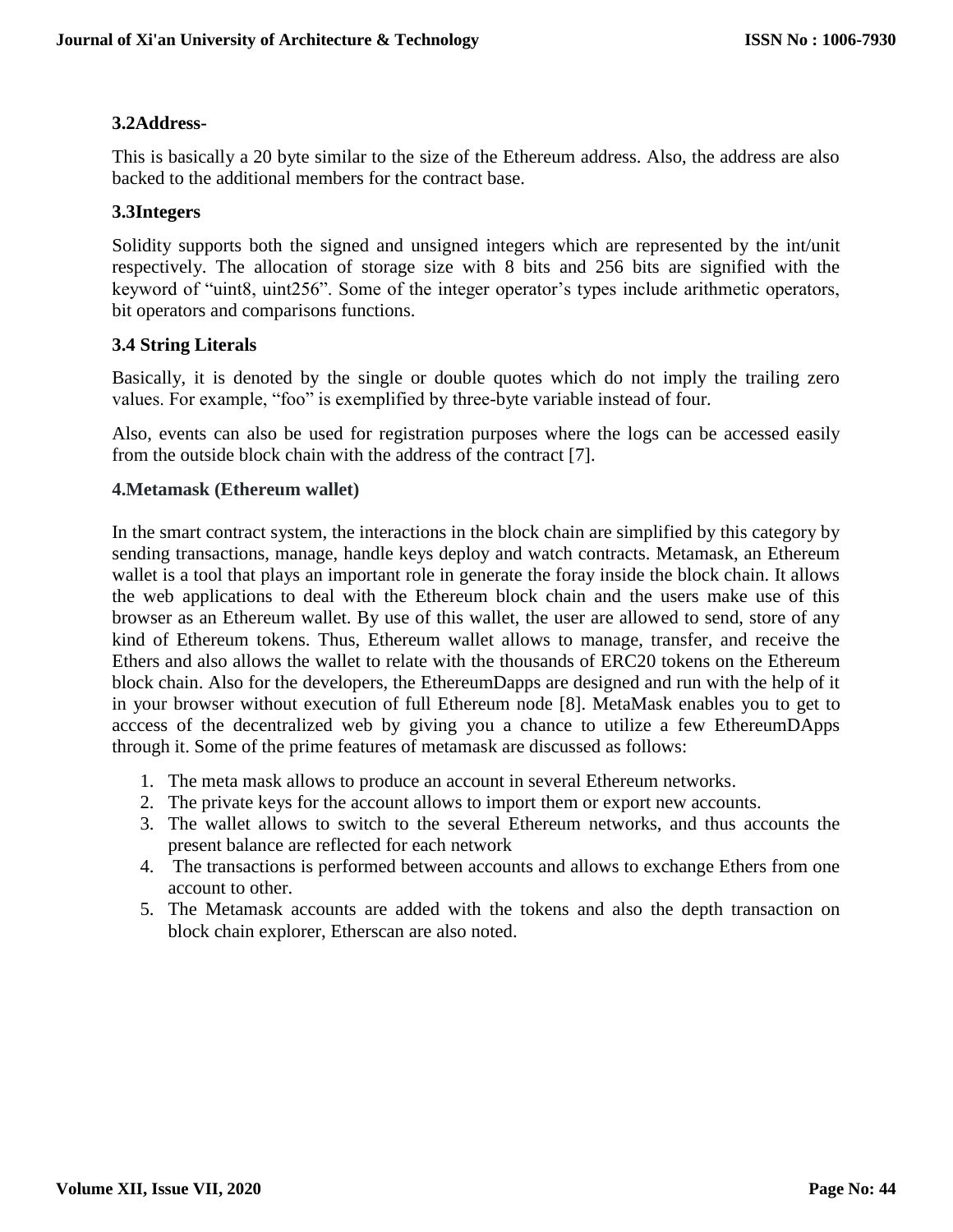

**Fig.3** Working of Metamask behind the scene

MetaMask has the protected sign-for process, giving a UI to deal with your personalities on various sites and sign blockchain exchanges. The metamask can be installed on the browser like Mozilla Firefox, Google chrome, Opera. The easiest way to install this application is to use the chrome with the metamask extension. When you are at the Chrome web store, simply click on "Add to Chrome " to include the MetaMask extension into your program. At that point click on "Include Extension" and promptly you will see the symbol of MetaMask on the right side of the navbar route of your Chrome program [9].

# **5. DAPPS**

Decentralized applications are a piece of so ware that communicates with the blockchain, which manages the state of all network actors. The interface of the decentralized applications does not look any different than any website or mobile app today.

#### **5.1 Infura**

Infura is a versatile back-end foundation for building dapps as the service for the Ethereumblockchain. By using the Infura, the connection is established on Ethereum network or to other testnet by means of the URL. It is a strategy for associating with the Ethereum arrange without running a full hub, and the administration is given by the organization Consensys. The more clear interface for taking advantage of Ethereum is facilitated through Amazon cloud servers and is the most usually technique utilized by dapp engineers for associating with the Ethereum. It is a collection of nodes on the Ethereum that allows the designers to associate with the nodes in the network through its interface. Due to its easy to use feature, the developers does not require to run the node fully and does not needs the continuous maintenance. Infura gives various improvement tools, documentation, and API keys for working with Ethereum and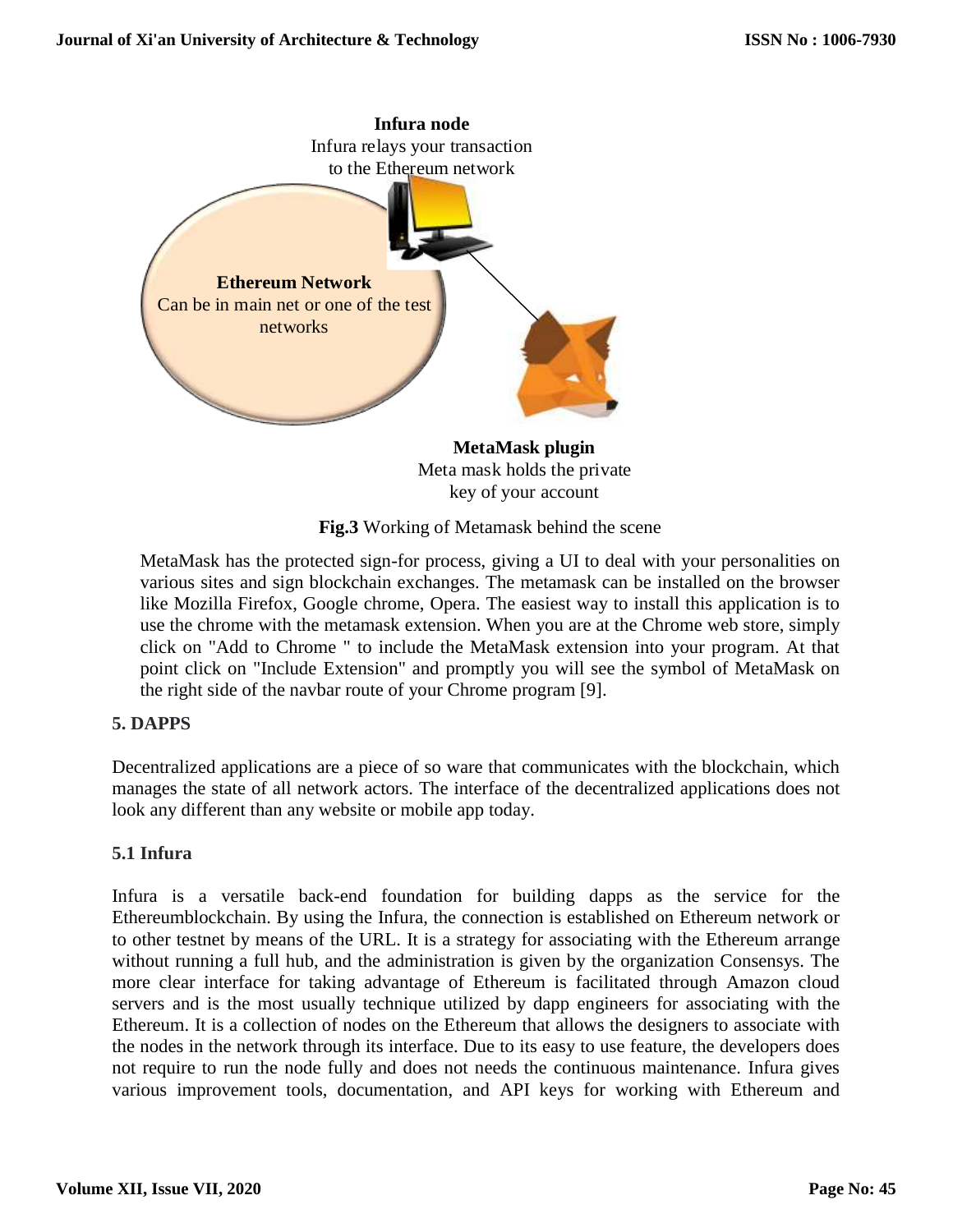enabiling the empowering capacity via IPFS. Infura's IPFS gateway is a helpful element of its structure, and the congruency of IPFS with blockchains should keep on filling the development of its utilization among dapp designers.

Infura additionally offers an extremely clear dashboard for assessing system measurements and gives a straightforward instrument to whitelisting smart contract for dapp developers. The infura infrastructure includes back-end worked with both Geth and Parity customers just as its Ferryman middleware for improving the unwavering quality of interfacing with the Ethereumblockchain [10].

Infura has the greater advantage to designers hoping to dispatch dapps on the Ethereumblockchain, and it is a critical improvement on different undertakings is essential before the broad dependence on utilizing Infura to associate with Ethereum is reduced. In spite of the fact that Infura can assist developers with concentrating on different parts of their application's improvement by giving an adaptable and dependable back-end, dapp client measurements keep on being endemically low. Until different advancements rise as practical options to Infura, all things considered, the developers will keep on utilizing the services opposed to run the own nodes all through their application's lifecycle [11].

#### **5.2 Truffle**

Truffle Suite is an improvement framework for providing command-line-tool, and assest pipeline on EthereumBlockchain, used to create Ethereum based DApps (Distributed Applications). It is a one-stop answer for the creation of DApps: compilation, deployments of contracts, front-end creation and Testing for DApps, and Injecting it into a web application. It works on Linux, OS X, and Windows and needs Node.js version 5.0+. Some of the efficient features of truffle to design the Ethereum based Dapps are a) supports as well as console apps, tight integration, b) communicate directly to the smart contracts, c) built-in contract to keep deploy, compile, and attach smart contract, c) automated testing of contract [12]. The truffle suite has three major components such as truffle, ganache, and drizzle.

- *Truffle-* It is defined as the development model, asset architecture and testing framework for the Ethereum block chain networks.
- *Ganache-* It is an individual EthereumBlockchain used to test contracts where you can send contracts, create applications, run tests and perform various tasks of no expense.
- *Drizzle-* It is a collection of libraries forthe better creation and better development of the EthereumDapps.

The truffle is installed by means of node package manager (npm). After the npm installation, the following command is used to run the truffle:

#### *npm install -g truffle*

For creating the project in the truffle, first new directory is created based on the following lines:

#### *mkdir truffle-pro*

#### *cd truffle-pro*

In the next step, the project is generated based on the following commands,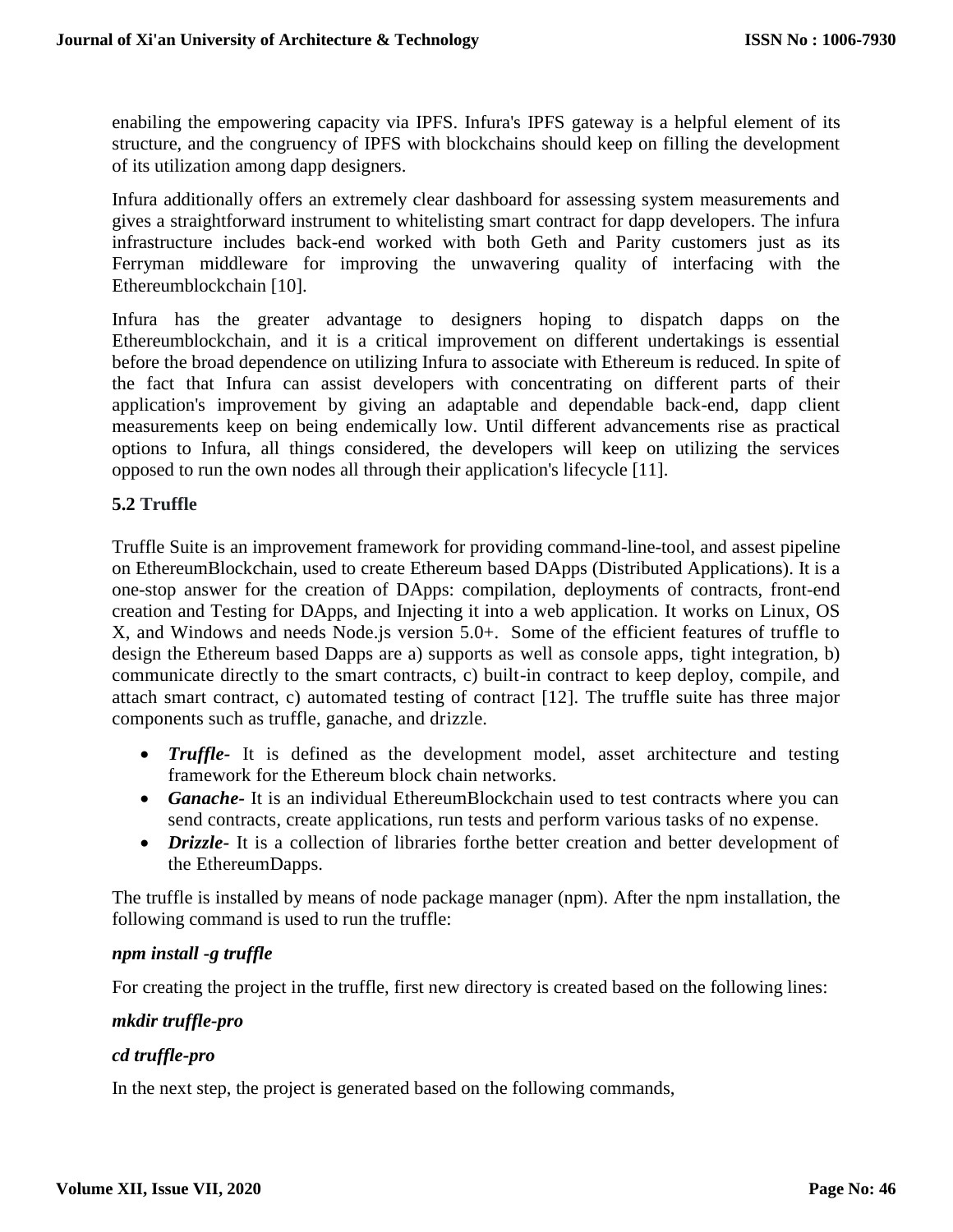## *truffle unbox metacoin*

When the above command executed successfully, the new a project structure is generated in that directory with less number of files required for a project.

# **5.3Web3JS**

In most of the blockchain system, the frontend is built from HTML, CSS, JavaScript and web3. js. For website design, the layout of the Web page is done by HTML and CSS program. In Web3. Js acts as a communication bridge among frontend and backend [14]. To allow end users to interact with other contracts, there need to build frontend to hide the complexity of interacting.

This section presents web3.js which is the main JavaScript library for creating frontends to interact within Ethereumblockchain. It allow local or remote Ethereum nodes using Web socket, HTTP, or IPC for interaction. The process function of web3.js is, it takes the bytecode from the solidity code after the compilation has been completely received. The following modules used in Ethereumblockchain in web3.js are *Web3-eth*. Instead of using jQuery, web3.js is easy to write and read in Ethereumblockchain. Etherum is said to be a peer-to-peer network node that stores a copy of each data and code in the blockchain. The web3.js library modules contain some specific function *Web3-eth*, *Web3-util*, and *Web3-shh.* Several ways are used to integrate web3 in all types of protection with different standards. Most web3.js allows a callback as the last parameter to return the chain function. Because, each Ethereumblockchain has different levels of purpose, it is therefore necessary to have multiple stages of action. Therefore, to meet this requirement, the "PromiEvent" function is used as the *web3.eth.send transaction* method or contract method. This requirement is met and encapsulated with PromiEvent to be combined with the emitter of events. The process of event emitter function generates events for each of the final stages. The list of modules and following function used are

- Net –Function (*web3.eth.net*): For interacting with network properties.
- Shh-Function (*web3. Shh*):- For interacting with whisper protocol.
- Personal-Function (*web3.eth.personal*):- For interacting with Ethereum accounts.
- Eth- Function (*web3.eth*) :- For interacting with Ethereum network.

The following modules option used in web3 are *defaultBlock, defaultGas, defaultGasPrice, defaultAccount, transactionBlockTimeout, transactionConfirmationBlocks, transactionSigner,*  and*transactionPollingTimeout.* The modules of *defaultBlock,* is used for all methods having a block parameter for example *web3.eth.getBalance ()*, *web3.eth.getCode, etc.* Thesocked connection is performed by tr*ansactionBlockTimeout* which define the amount of new blocks until a first confirmation is performed [15]. The *transactionPollingTimeout*is mostly used for HTTP connection and the t*ransactionSigner*provide a possibility to customize the signing process of the Eth module and related submodule.

# **5.4Apache**

Apache is a wonderful bit of use programming software. It is a particular, process-based web server application that makes another string with each concurrent association. It underpins various highlights; a significant number of them are ordered as isolated modules and broaden its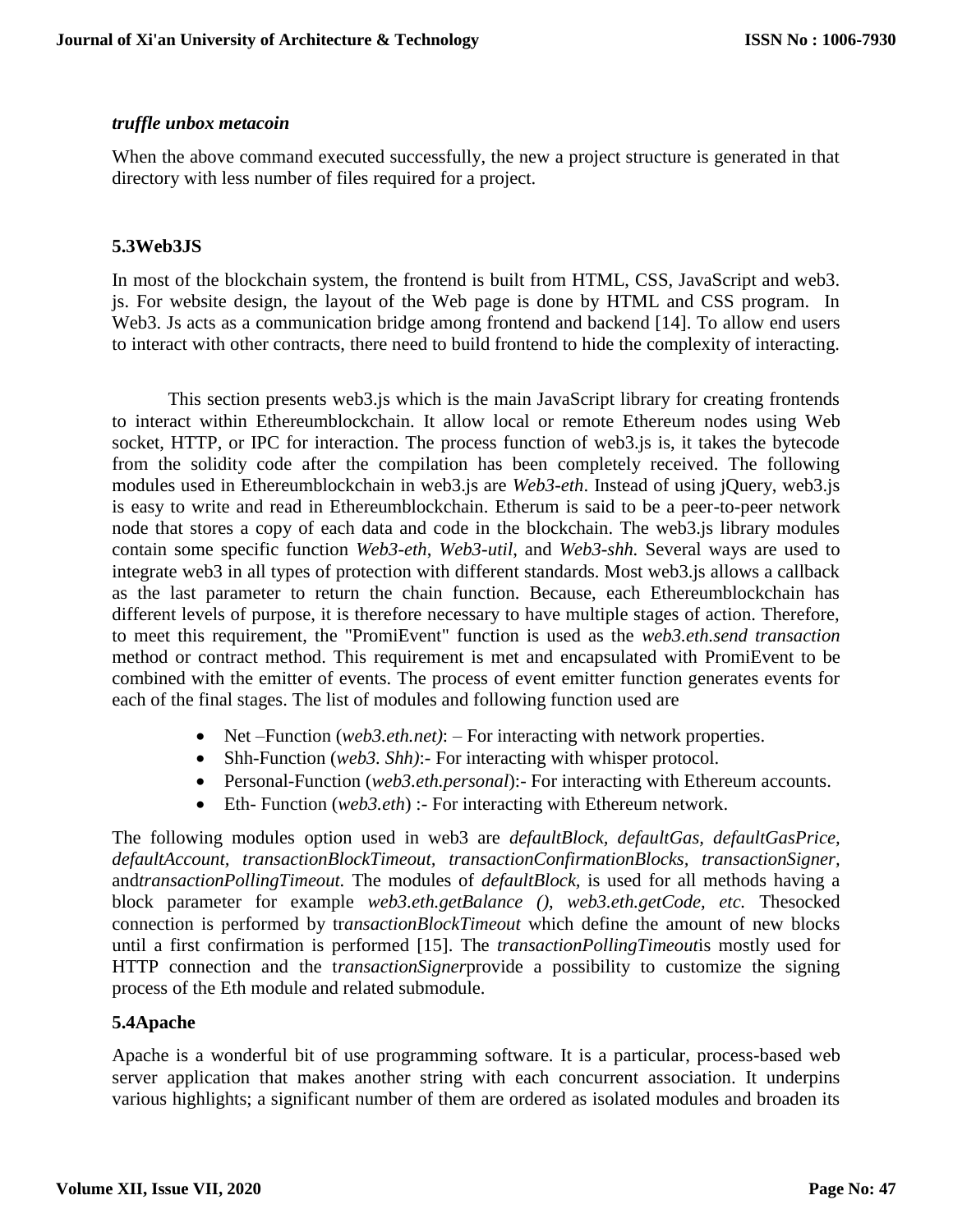center usefulness and can give everything from server-side programming language backing to the validation instrument. Virtual facilitating is one such component that permits a solitary Apache Web Server to serve various web sites [16].

## **5.5IntelliJ IDEA Community Edition**

The IntelliJ IDEA Community Edition is an open-source variant of Intelli JDEA. That is mean you can utilize it for nothing. On the off chance that works with standard Java, Groovy, Scala or portable improvement utilizing Android then the Community Edition can be your decision. On the off chance that you works with in web or Java EE improvement, at that point the Ultimate Edition is the best approach.

In this software tool having some basic steps to perform the process of IntelliJ IDEA Community Edition are: From the outset run, clients will have the choice to import an extend or make another one. Further customization is offered through the Configure choice, which gives you a chance to change the compiler, HTTP intermediary and the document hues. Basically, in the Project' territory, you can see the entirety of the libraries and segments used to create applications, in addition to you can likewise investigate all conditions, include new HTML documents and approve contents by means of the right-click menu. The application consequently spares your task, along these lines forestall coincidental information misfortune [18]. All things considered, you can generally move back to a past form utilizing the "Local History" choice from the setting menu.

The concept of IDE development of the java virtual machine has proved to be a futuristic idea. In today's environment the java is one of the most promising programming language to learn because the developer on the java platform and are high demanded in virtually industries. The application IDE that support the multi programming languages and has excellent features. This model is powerful for android and java developers. This type of model has a complete set of tools that will help to programme the integer of each project with the model of API and high product framework. In application window consist of the standard toolbar, but in the project section it contains all kind of files and libraries, which are being used in the current project process. Due to these type of program does not support multiple perspectives as some IDE do. By using this software the user may have switch to another workspace to perform the specific tasks. The work space are designed to provide tools specific to the task intended for the workspace. IDE is a freeware for PC or laptop with windows 32 bit and 64 bit operating system. It is in ide/file editor's category and is available to all software users

#### **6.Analysis**

We are going to explore the DApps made on these Etherum platforms according to the following:

- Users in the last 24 hours.
- Transaction volume in the last 24 hours.
- The number of transactions in the last 24 hours.

All the data and numbers have been collected from DappRadar as on 1-May-2020 17:00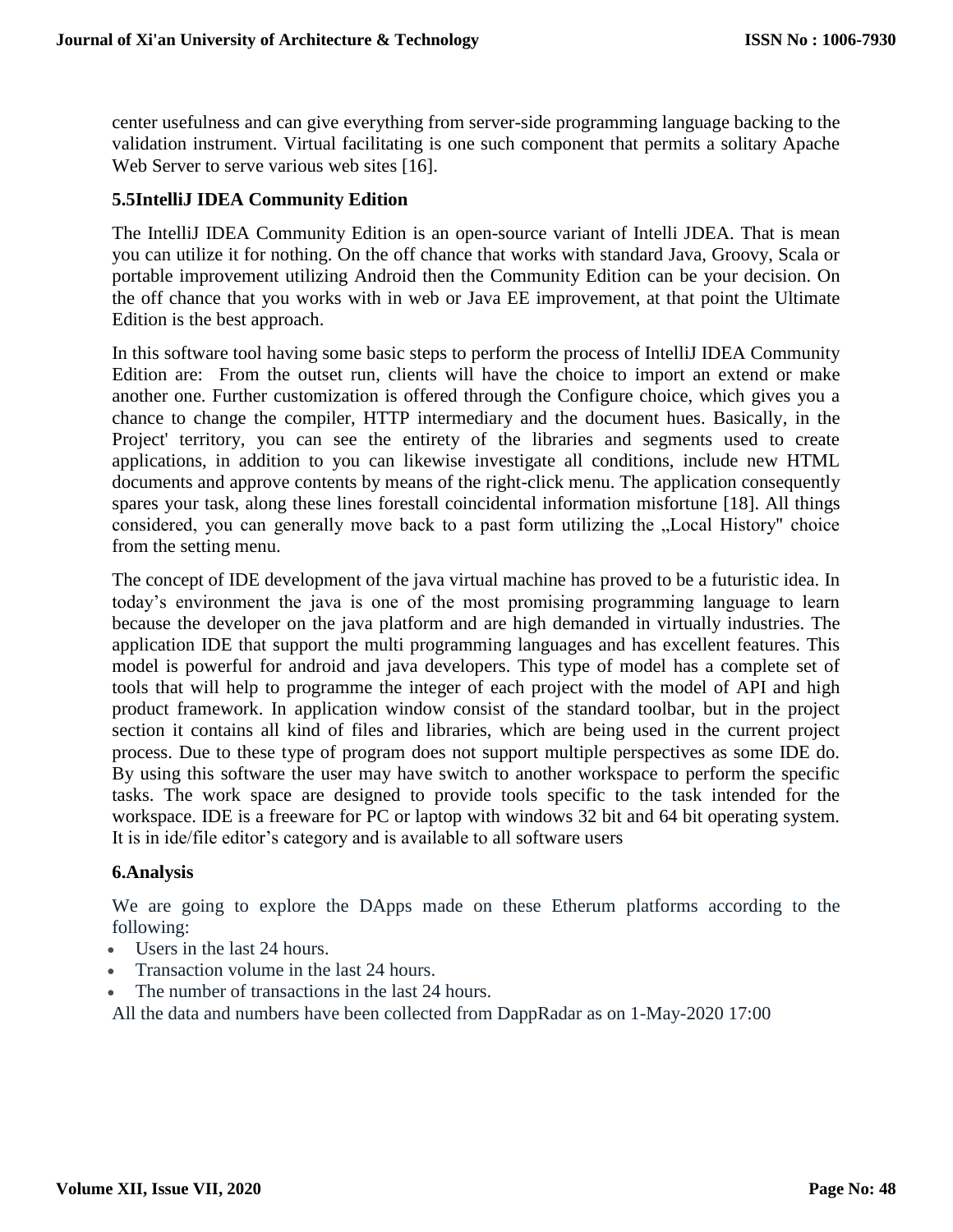

**Fig. 5.**Users in the last 24 hours

**Table 2.**:Ranking these Dapps according to the number of users in the last 24 hours:

| <b>DApp Name</b>         | Category | Users in the last 24 hours |
|--------------------------|----------|----------------------------|
| MyCryptoHeroes           | Gaming   | 2100                       |
| <b>IDEX</b>              | Exchange | 1100                       |
| Paytowin.io              | Gambling | 1000                       |
| ForkDelta                | Exchange | 657                        |
| <b>Blockchain Cuties</b> | Gaming   | 643                        |

As per our stats, there are only three DApps on **[ethereum](https://blockgeeks.com/guides/ethereum/)** which managed to get more than 1000 users in the last 24 hours. Of the top five DApps, two are in the gaming category and two are in the exchange category.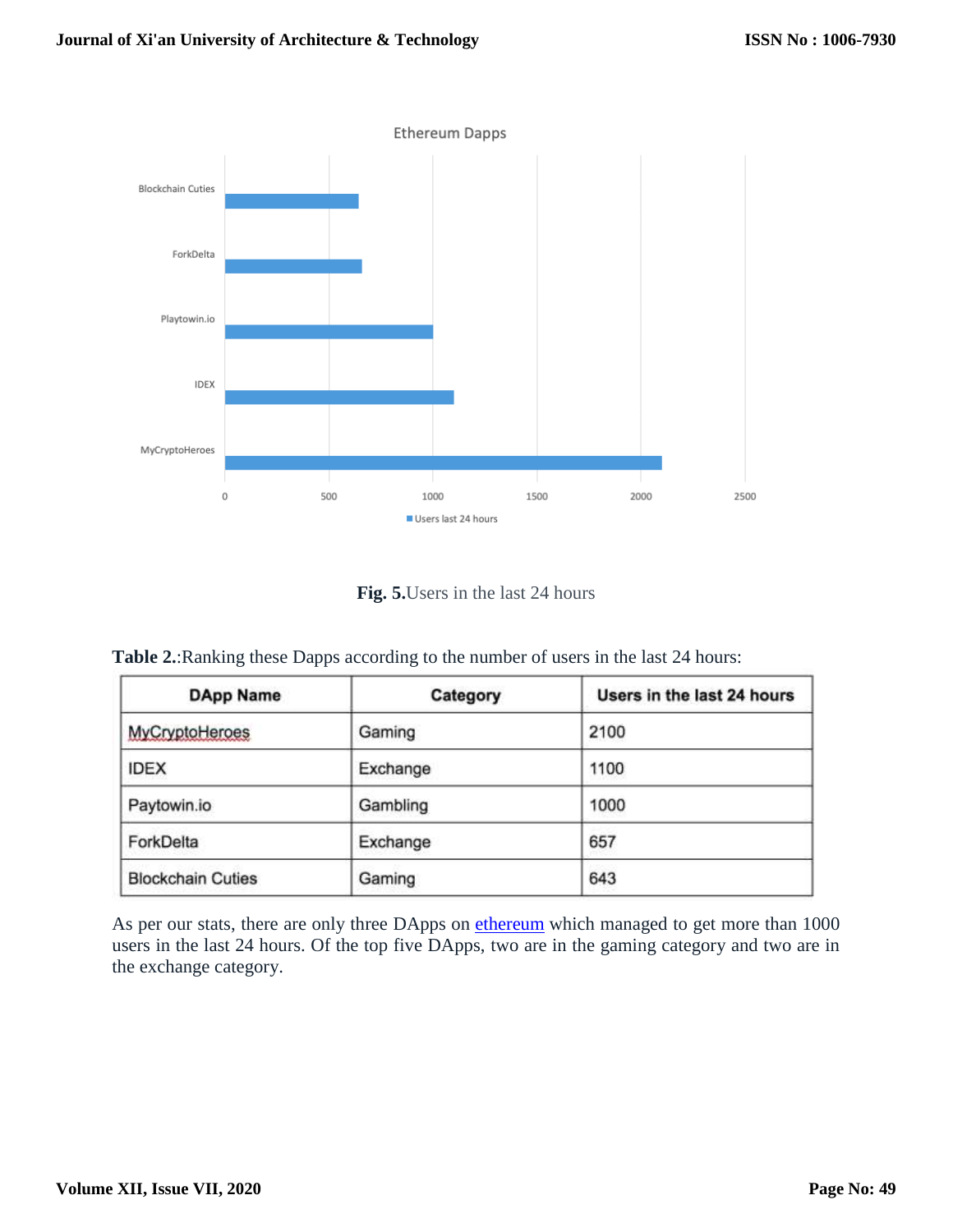

**Fig.6 Transaction volume in the last 24 hours**

| DApp Name   | Category                 | <b>Transaction Volume last 24</b><br>hours |
|-------------|--------------------------|--------------------------------------------|
| <b>FCK</b>  | Gambling                 | \$1.6 million                              |
| dice2.win   | Gambling                 | \$1.5 million                              |
| <b>IDEX</b> | Exchange                 | \$769.7k                                   |
| Kyber       | Exchange                 | \$263.2k                                   |
| Augur       | <b>Prediction Market</b> | \$73.2k                                    |

Only two DApps managed to pass \$1 million and both of them, predictably, are gambling DApps. Among the top five, two, as we said, are gambling DApps while two are exchanges.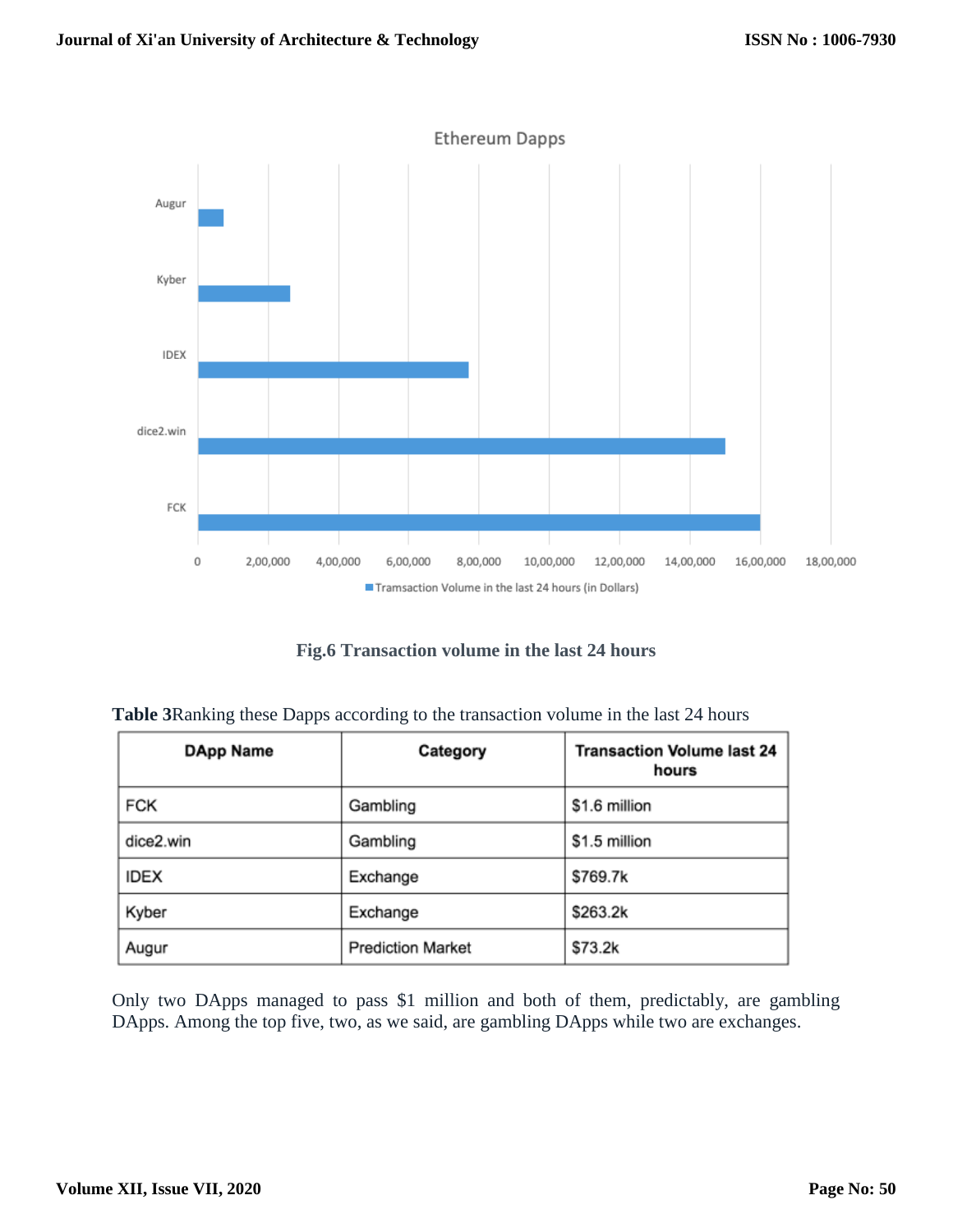

**Fig. 7** Transaction volume in the last 24 hours

|  |  |  | <b>Table 4:</b> Ranking these Dapps according to the number of transactions in the last 24 hours |
|--|--|--|--------------------------------------------------------------------------------------------------|
|--|--|--|--------------------------------------------------------------------------------------------------|

| <b>DApp Name</b>  | Category | Number of transactions in<br>the last 24 hours |
|-------------------|----------|------------------------------------------------|
| <b>IDEX</b>       | Exchange | 10,800                                         |
| dice2.win         | Gambling | 7,100                                          |
| <b>OxUniverse</b> | Gaming   | 4,700                                          |
| Cryptokitties     | Gaming   | 4,600                                          |
| <b>FCK</b>        | Gambling | 3,400                                          |

Of the top five DApps, two are gambling and two are gaming. The DApp with the most number of transactions in the last 24 hours in IDEX, which is an exchange.

# **7. Conclusions**

[Enterprise](https://consensys.net/enterprise-ethereum/) Ethereum refers to private, consortium, and hybrid implementations of the Ethereum codebase for business applications. Because of its flexibility and extremely secure architecture, Enterprise Ethereum offers unique advantages to businesses that are considering blockchain solutions: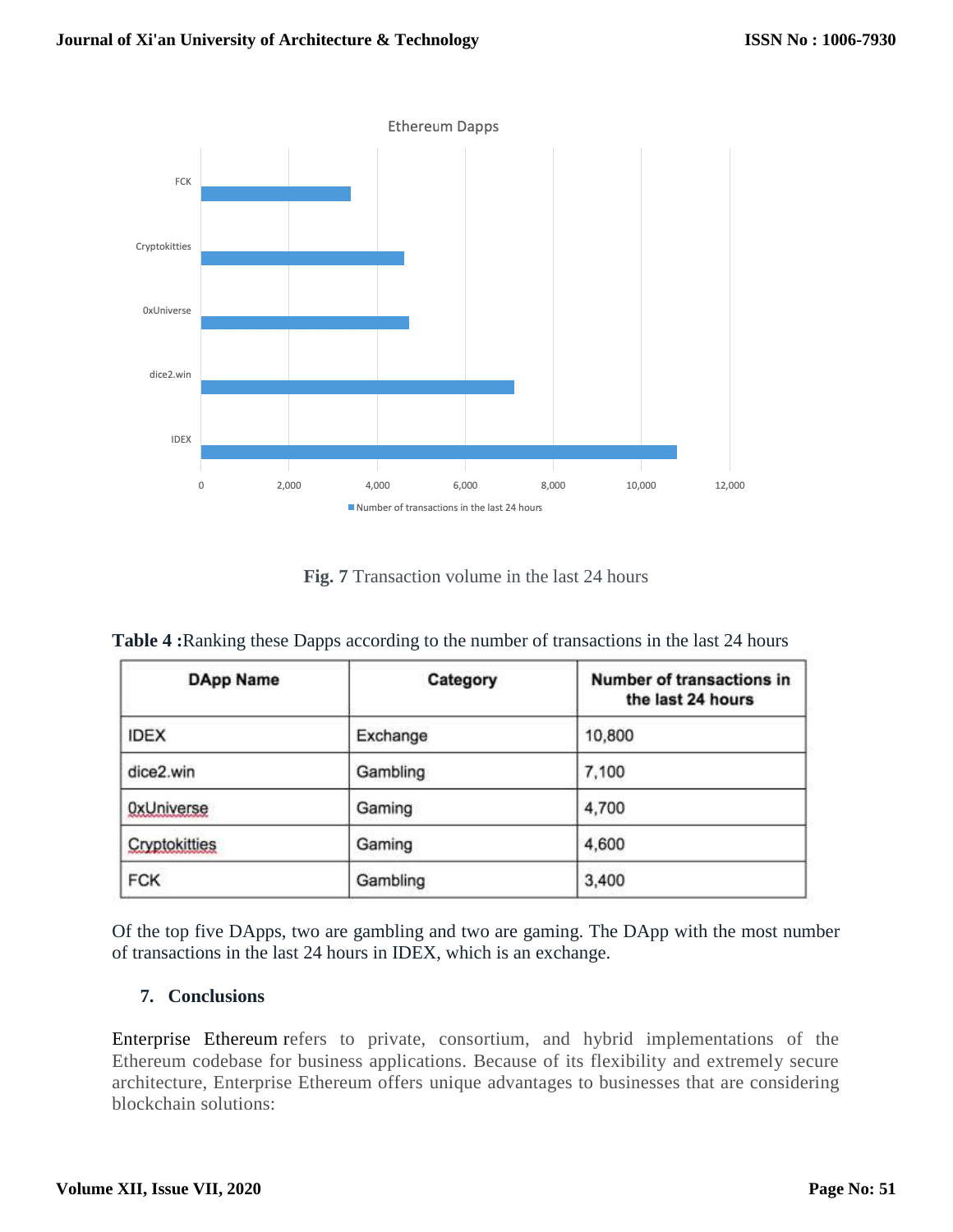- **Unrivaled programmability.** Ethereum's smart contracts provide limitless formats to hard-code business logic directly into the protocol, helping enterprises automate reconciliation, compliance, reporting, and more.
- **Advanced privacy and permissioning.** Ethereum platforms like HyperledgerBesu and PegaSys Plus offer advanced security controls so businesses can configure network access and ensure confidential transactions.
- **Low-cost, quick deployment.** Ethereum's open source codebase helps businesses maintain a low-cost business model and avoid vendor lock-in. All-in-one business platforms like PegaSys Plus accelerate the time to production from months to weeks.
- **Production-grade performance.** No other blockchain network has performed at the volume and scale of the Ethereum network. Private Ethereum networks provide customizable permissioning, immediate finality, scalability, and always-on reliability, with the option to interact with the public Ethereum network.

#### **References**

[1] Aung YN, Tantidham T. Review of Ethereum: Smart home case study. In2017 2nd International Conference on Information Technology (INCIT) 2017 Nov 2 (pp. 1-4). IEEE.

[2] Luu L, Chu DH, Olickel H, Saxena P, Hobor A. Making smart contracts smarter. InProceedings of the 2016 ACM SIGSAC conference on computer and communications security 2016 Oct 24 (pp. 254-269). ACM.

[3] Cuccuru P. Beyond bitcoin: an early overview on smart contracts. International Journal of Law and Information Technology. 2017 Sep 1;25(3):179-95.

[4] Xu X, Pautasso C, Zhu L, Gramoli V, Ponomarev A, Tran AB, Chen S. The blockchain as a software connector. In2016 13th Working IEEE/IFIP Conference on Software Architecture (WICSA) 2016 Apr 5 (pp. 182-191). IEEE.

[5] Delmolino K, Arnett M, Kosba A, Miller A, Shi E. Step by step towards creating a safe smart contract: Lessons and insights from a cryptocurrency lab. InInternational Conference on Financial Cryptography and Data Security 2016 Feb 22 (pp. 79-94). Springer, Berlin, Heidelberg.

[6] Aung YN, Tantidham T. Review of Ethereum: Smart home case study. In2017 2nd International Conference on Information Technology (INCIT) 2017 Nov 2 (pp. 1-4). IEEE.

[7] Nizamuddin N, Salah K, Azad MA, Arshad J, Rehman MH. Decentralized document version control using ethereumblockchain and IPFS. Computers & Electrical Engineering. 2019 Jun 1;76:183-97.

[8] Wohrer M, Zdun U. Smart contracts: security patterns in the ethereum ecosystem and solidity. In2018 International Workshop on Blockchain Oriented Software Engineering (IWBOSE) 2018 Mar 20 (pp. 2-8). IEEE.